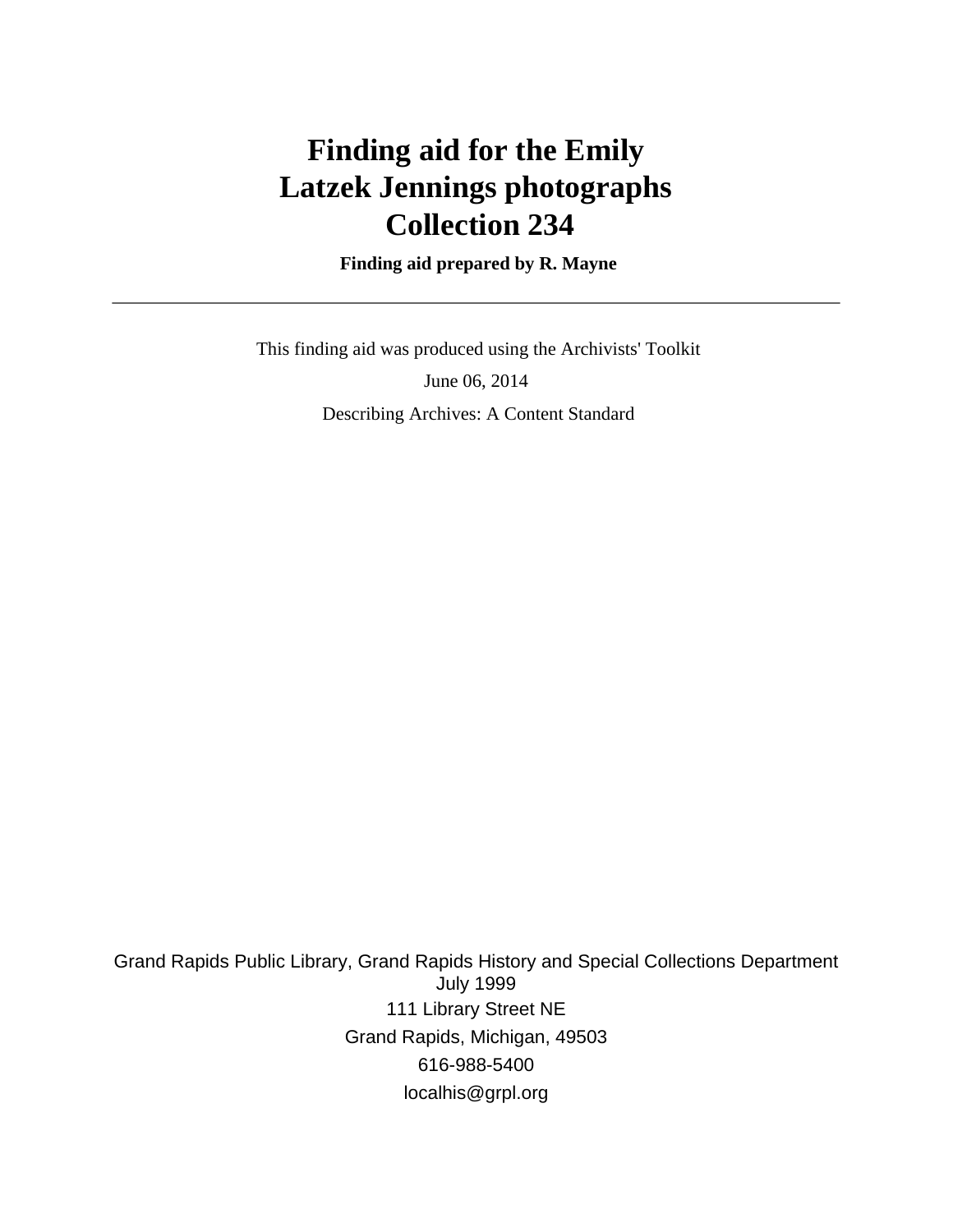## **Table of Contents**

 $\overline{\phantom{a}}$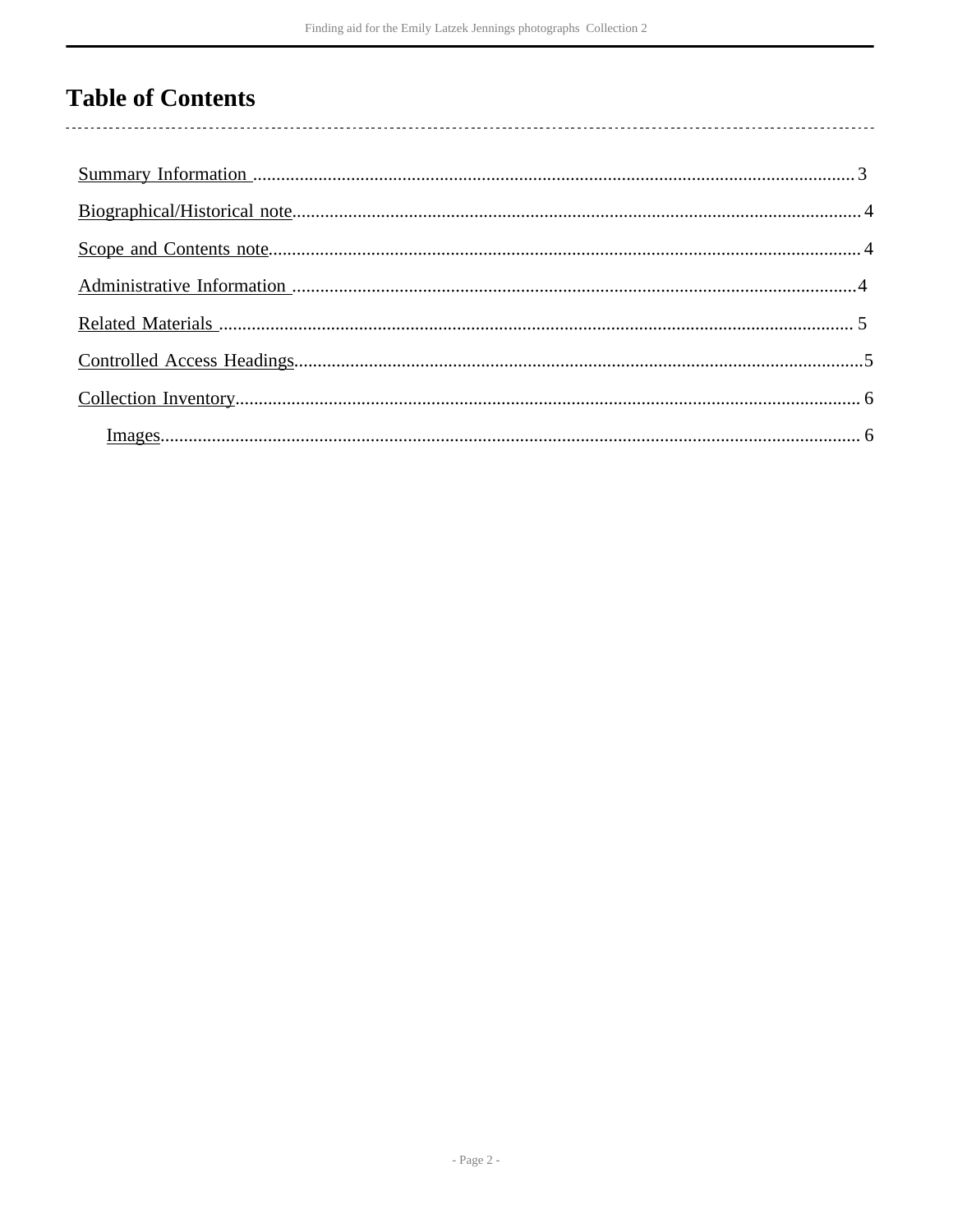# <span id="page-2-0"></span>**Summary Information**

..................................

| <b>Repository</b> | Grand Rapids Public Library, Grand Rapids History and Special<br><b>Collections Department</b>                                                                                                                                                                                                                                                                                                                                                                                                                                                                                                                                                                                                                                             |
|-------------------|--------------------------------------------------------------------------------------------------------------------------------------------------------------------------------------------------------------------------------------------------------------------------------------------------------------------------------------------------------------------------------------------------------------------------------------------------------------------------------------------------------------------------------------------------------------------------------------------------------------------------------------------------------------------------------------------------------------------------------------------|
| <b>Creator</b>    | Jennings, Emily Latzek                                                                                                                                                                                                                                                                                                                                                                                                                                                                                                                                                                                                                                                                                                                     |
| <b>Title</b>      | <b>Emily Latzek Jennings photographs</b>                                                                                                                                                                                                                                                                                                                                                                                                                                                                                                                                                                                                                                                                                                   |
| <b>Date</b>       | no date                                                                                                                                                                                                                                                                                                                                                                                                                                                                                                                                                                                                                                                                                                                                    |
| <b>Extent</b>     | 1.1 Linear feet One box                                                                                                                                                                                                                                                                                                                                                                                                                                                                                                                                                                                                                                                                                                                    |
| Language          | English                                                                                                                                                                                                                                                                                                                                                                                                                                                                                                                                                                                                                                                                                                                                    |
| <b>Abstract</b>   | The Emily Latzek Jennings photographs contains 145 photographs<br>of family and friends. Mrs. Jennings attended St. Adalberts Catholic<br>Church in Grand Rapids, Michigan. A large number of Holy Communion<br>photographs illustrate the family's religious practice. Family members are<br>known to have lived in Bay City, Michigan and the Chicago area, which<br>may correspond with the photographer identifications for those cities,<br>as well as for Grand Rapids. Most of the photographs are unidentified,<br>although some have been identified Jenning's niece, Vivian Kommer. It is<br>estimated that the images date from circa 1890-1935. The Latzek family<br>lived in the Polish community on Grand Rapids' west side. |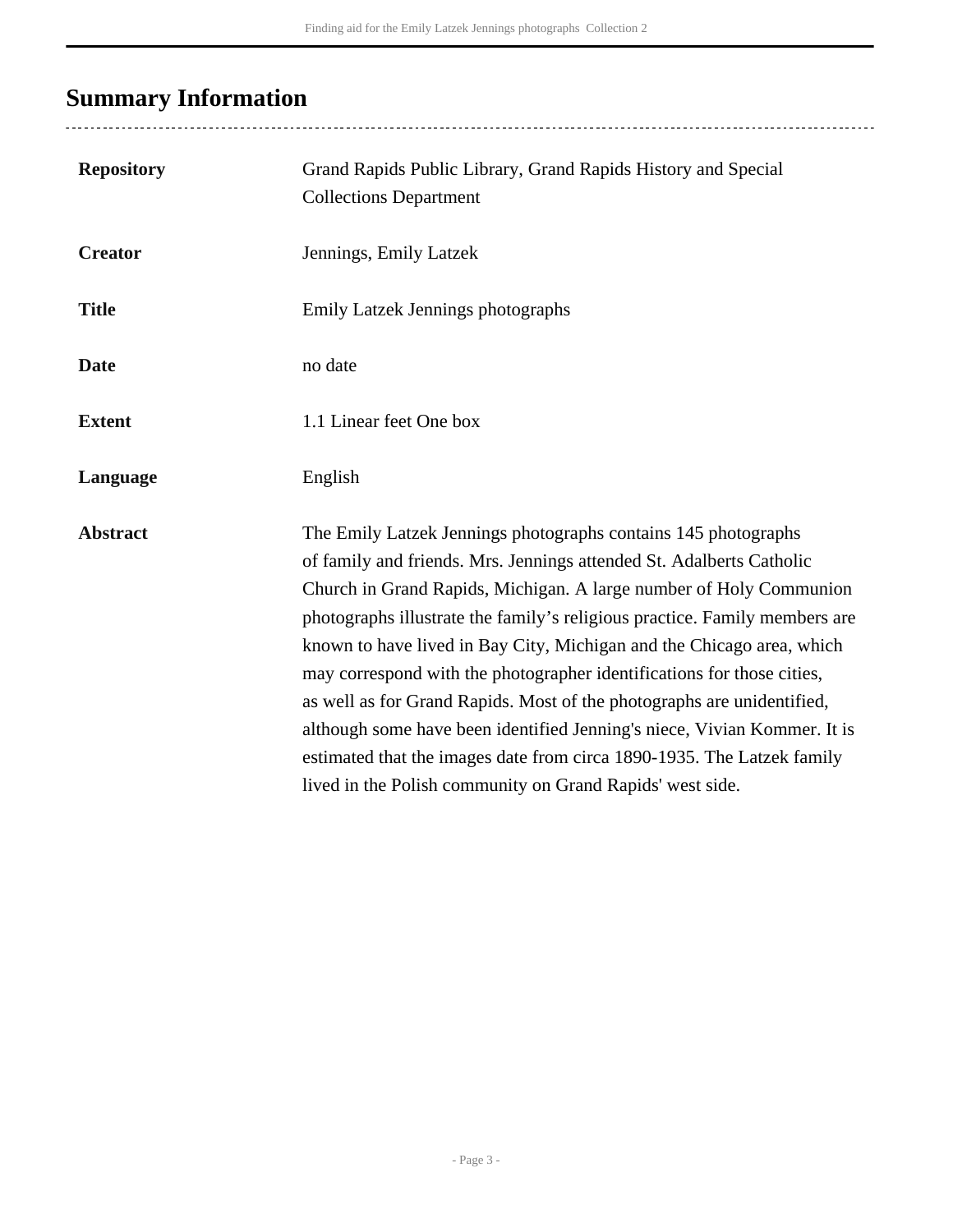## <span id="page-3-0"></span>**Biographical/Historical note**

Emily's brother, Felix W. Latzek (1895-7/30/77) was a former Union Bank and Trust co. manager. He was also a funeral director with the Latzek Funeral Home which his father, Frank, founded. Felix was also co-owner of the Derezinski Funeral Home with Chester L. Derezinski. The Derezinski Funeral Home closed in 1974. Felix served in the U.S. Navy from 1917-1921 and was involved in several veteran's groups, such as the Catholic War Veterans and the Catholic Order of Foresters.

Felix was married to Genevieve. They had one daughter, Mrs. Vivian (John) Kommer, who is the donor of the collection. Vivian and John had one daughter, Peg. His sister was Mrs. Emily (Robert) Jennings.

Other family members believed represented in the collection include: Great Grandmother Marian Lipinski Grent Grandfather Lipinski Great Uncle Alex Lipinski Great Uncle Felix Lipinski Grandmother France Latzek Grandfather Frank Latzek Aunt Florence Latzek Great Aunt Polly Latzek Uncle Stanley Latzek Great Uncle Jack Latzek

### <span id="page-3-1"></span>**Scope and Contents note**

The collection contains 145 photographs, most mounted on cards or in photographers folders with photographer's identification which were listed during the inventory process. Mrs. Kommer believes that photo # in a Philipine setting, may be an unrelated stray, not part of the gift. It has been left with the collection for the present, in the absence of other information.

According to Mrs. Kommer, the family included three Catholic priests, two monsignors and one pastor. They were mostly from the Bay City area.

### <span id="page-3-2"></span>**Administrative Information**

#### **Publication Information**

Grand Rapids Public Library, Grand Rapids History and Special Collections Department July 1999

#### **Immediate Source of Acquisition note**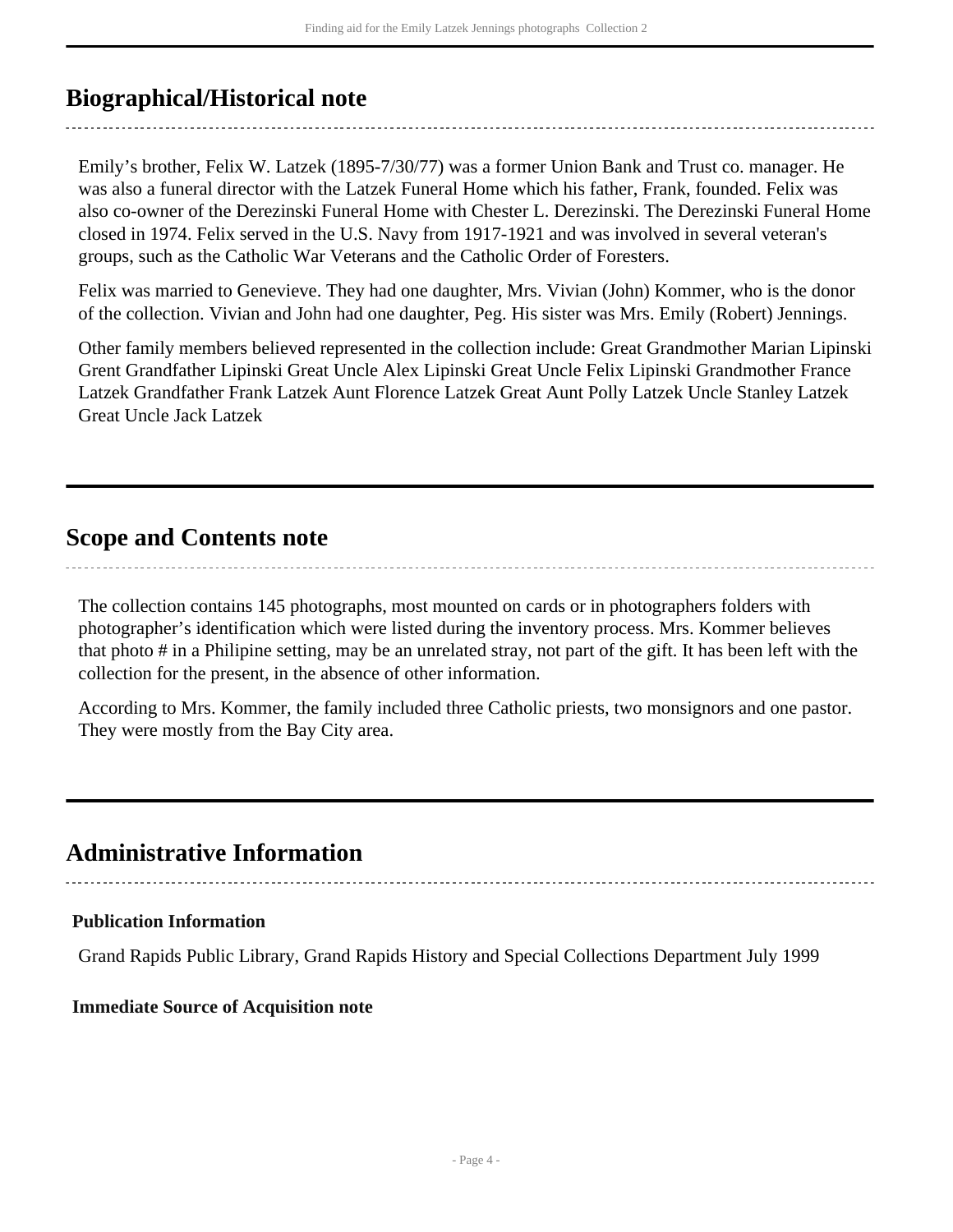## <span id="page-4-0"></span>**Related Materials**

#### **Related Archival Materials note**

Coll. 157, Latzek Funeral Home Records

Coll. 179, Lipczynski Family Papers

Coll. 299, Eduard Adam Skendzel Polonian Historical Collection, and the Skendzel Name Index for this collection include names associated with the Latzek Collection.

## <span id="page-4-1"></span>**Controlled Access Headings**

### **Family Name(s)**

• Latzek, Grand Rapids (Mich.)

### **Genre(s)**

• photographs

#### **Geographic Name(s)**

- Grand Rapids (Mich.) -- History
- West Side (Grand Rapids, Mich.)

### **Subject(s)**

• Polish Americans -- Michigan -- Grand Rapids -- History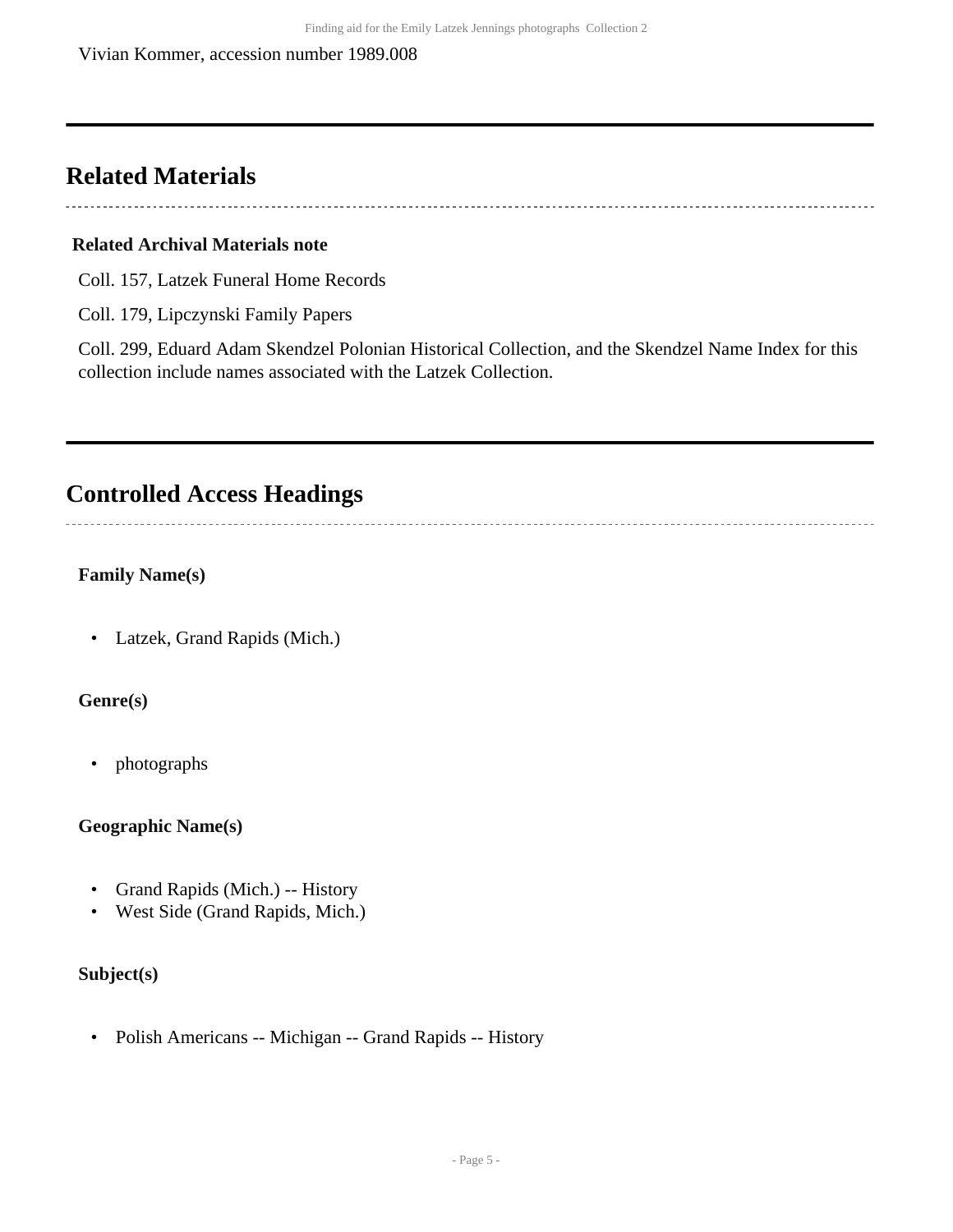# <span id="page-5-0"></span>**Collection Inventory**

<span id="page-5-1"></span>

| <b>Images</b>                                                                                                                                                                                                                                  |              |
|------------------------------------------------------------------------------------------------------------------------------------------------------------------------------------------------------------------------------------------------|--------------|
|                                                                                                                                                                                                                                                | <b>Box</b>   |
| .1 Fading sepia of band, large photo mounted on board, broken and fragile. Drum has<br>name, only partially visible as Grand Rapids.                                                                                                           | $\mathbf{1}$ |
| .2 Interior. Adults at banquet, small round tables, some standing in back, ceiling<br>decorations. $7 \frac{1}{2} \times 10$ mounted on board.                                                                                                 | $\mathbf{1}$ |
| .3-5 Two Infant funeral, interior, 9 1/2 x 7 1/2 on board. Kosgiuszko Studio Co. 83 Stocking<br>St. Infant not visible.                                                                                                                        | $\mathbf{1}$ |
| .6 Adult funeral, male in coffin. 7 3/4 x 9 3/4 in. on board                                                                                                                                                                                   | $\mathbf{1}$ |
| .7 5 x 6 3/4 in. on board. Prockter and his family. In the Philippines.—verso                                                                                                                                                                  | $\mathbf{1}$ |
| .8 5 x 7 in on board. Interior. Man seated at rolltop desk in office, with crank wall phone<br>behind. Frank Latzek, Mrs. Kommer's Grandfather. She still has the chair beside the<br>desk.                                                    | $\mathbf{1}$ |
| .9 5 x 7 in. on board. The Sight Seeing Automobile Coach of Washington. Main Office<br>and Starting Point-Howard House, 6th and Penn. Ave. N.W., Lease Daily  Motorized<br>Tour coach, open sides, with fringe on top. Loaded with passengers. | $\mathbf{1}$ |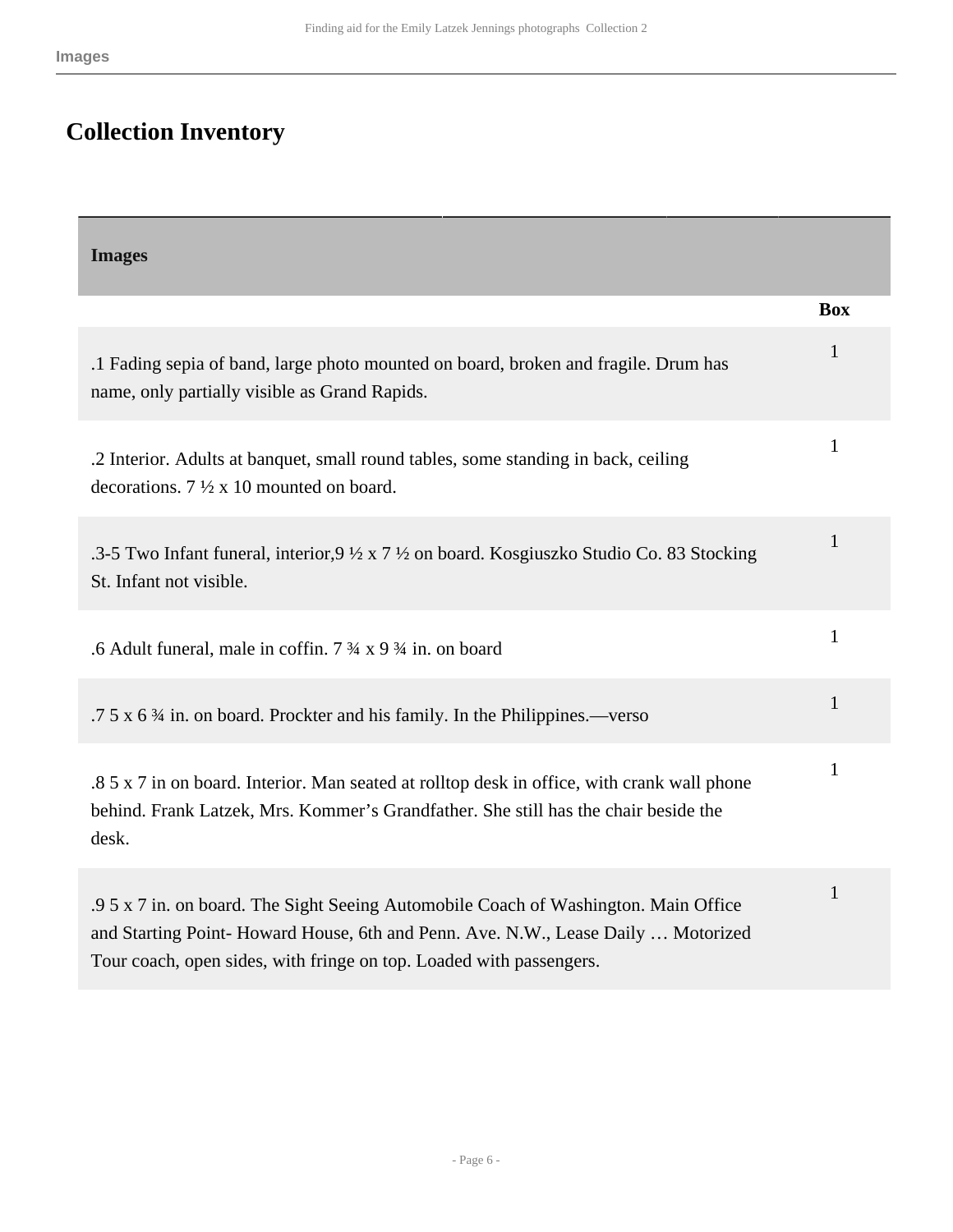| .10 9 3⁄4 x 4 in brown folder. "A Portrait by W.R. Banks, Chicago"—on folder. Wedding,<br>full length, bride only. Mrs. Kommer's Aunt Florence (Latzek), married name Ostrowski.               | $\mathbf{1}$ |
|------------------------------------------------------------------------------------------------------------------------------------------------------------------------------------------------|--------------|
| .11 5 1/2 x 4 on board. Couple. Gillett, 55 West Bridge St., Grand Rapids—photographer.                                                                                                        | $\mathbf{1}$ |
| .12 5 $\frac{1}{2}$ x 4 on board. Elderly gentleman, mustache, with watch attached to button hole.<br>From Hamilton's-photographer.                                                            | $\mathbf{1}$ |
| .13 $5\frac{1}{2}$ x 4 on board, in folder. Wedding couple, interior.                                                                                                                          | $\mathbf{1}$ |
| .14 6 ¼ x 4 ¼ in board folder, with photo corners, black ink? Spattered on photo. Young<br>female in fancy dress with hat and large bouquet of flowers. Versluis, Grand Rapids,<br>Mich.-Photo | $\mathbf{1}$ |
| .15 7 $\frac{1}{2}$ x 9 $\frac{1}{2}$ on board. Group, interior, children religious drama?                                                                                                     | $\mathbf{1}$ |
| .169 3/4 x 7 3/4 in. Young woman seated on steps of house.                                                                                                                                     | $\mathbf{1}$ |
| .17 $8\frac{1}{2}$ x 6 $\frac{1}{4}$ in. on board. Middle-aged priest with folded umbrella and hat, in stone<br>foreground with Niagra Falls??? And train on overhead bridge in background.    | $\mathbf{1}$ |
| .18 6 $\frac{1}{2}$ x 8 $\frac{1}{4}$ in. Interior, group in costumes.                                                                                                                         | $\mathbf{1}$ |
| .19 5 1/2 x 4 in. on board. Middle-age male. McMichael. 212 Woodward Ave., Detroit-<br>photo.                                                                                                  | $\mathbf{1}$ |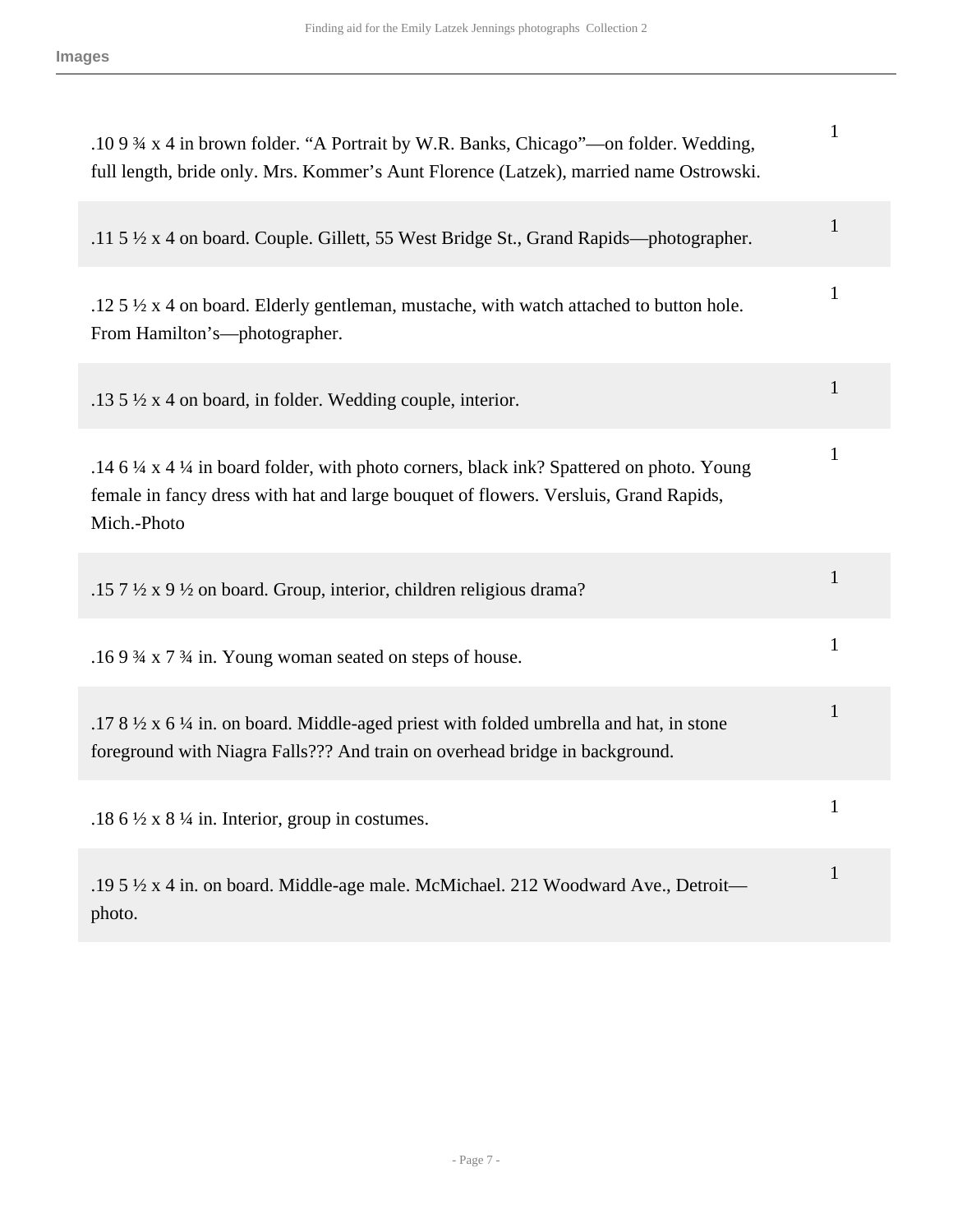| .20 5 $\frac{1}{2}$ x 4 in. on board. 2 males, ca. 12 years, with white ribbons tied on right upper<br>arm and books in hand. Noble, Grand Art Studioes, 21 Canal St., Grand Rapids, Mich.—<br>photo | $\mathbf{1}$ |
|------------------------------------------------------------------------------------------------------------------------------------------------------------------------------------------------------|--------------|
| .21 $5\frac{1}{2}$ x 4 in. on board. Male, ca. 12 years, by table, with candle?, book in hand. West<br>Side Studio, Grand Rapids, Mich.                                                              | 1            |
| .22 7 ¼ x 3 ¾ on board. Male in band? Uniform. Bayne, Grand Rapids, Mich.—photo                                                                                                                      | $\mathbf{1}$ |
| .23 4 x 2 3⁄4 in. on board. Young female. Nobel, 126 and 128 Canal St., Grand Rapids,<br>Mich.--photo                                                                                                | 1            |
| .24 4 x 2 3⁄4 in on board. Female, ca. 7 year. Note shoes. Standing outside.                                                                                                                         | $\mathbf{1}$ |
| .25 $5\frac{1}{2}$ x 4 in. on board. 2 young men, one seated, one standing, holding hats. From<br>Hamilton-photo                                                                                     | $\mathbf{1}$ |
| .26 5 $\frac{1}{2}$ x 4 in. on board. 2 females, ca. 9 years, in white dress. One with candle? First<br>Communion? Wilmington Photo Co., 407 ½ Market St., Wilmington, Del.                          | 1            |
| .27 5 $\frac{1}{2}$ x 4 in. on board. 2 males, ca. 7-9 yrs. One with candle, white frill top, one with<br>book.                                                                                      | $\mathbf{1}$ |
| .28 5 1/2 x 4 in. on board. Toddler in gown. Gillett, 55 West Bridge St., Grand Rapids.                                                                                                              | 1            |
| .29 $5\frac{1}{2}$ x 4 in. on board. Small female, in winter fancy dress, standing on chair. W.H.<br>Hickok, 51 Monroe st., 115 West Bridge St., Grand Rapids, Mich.                                 | 1            |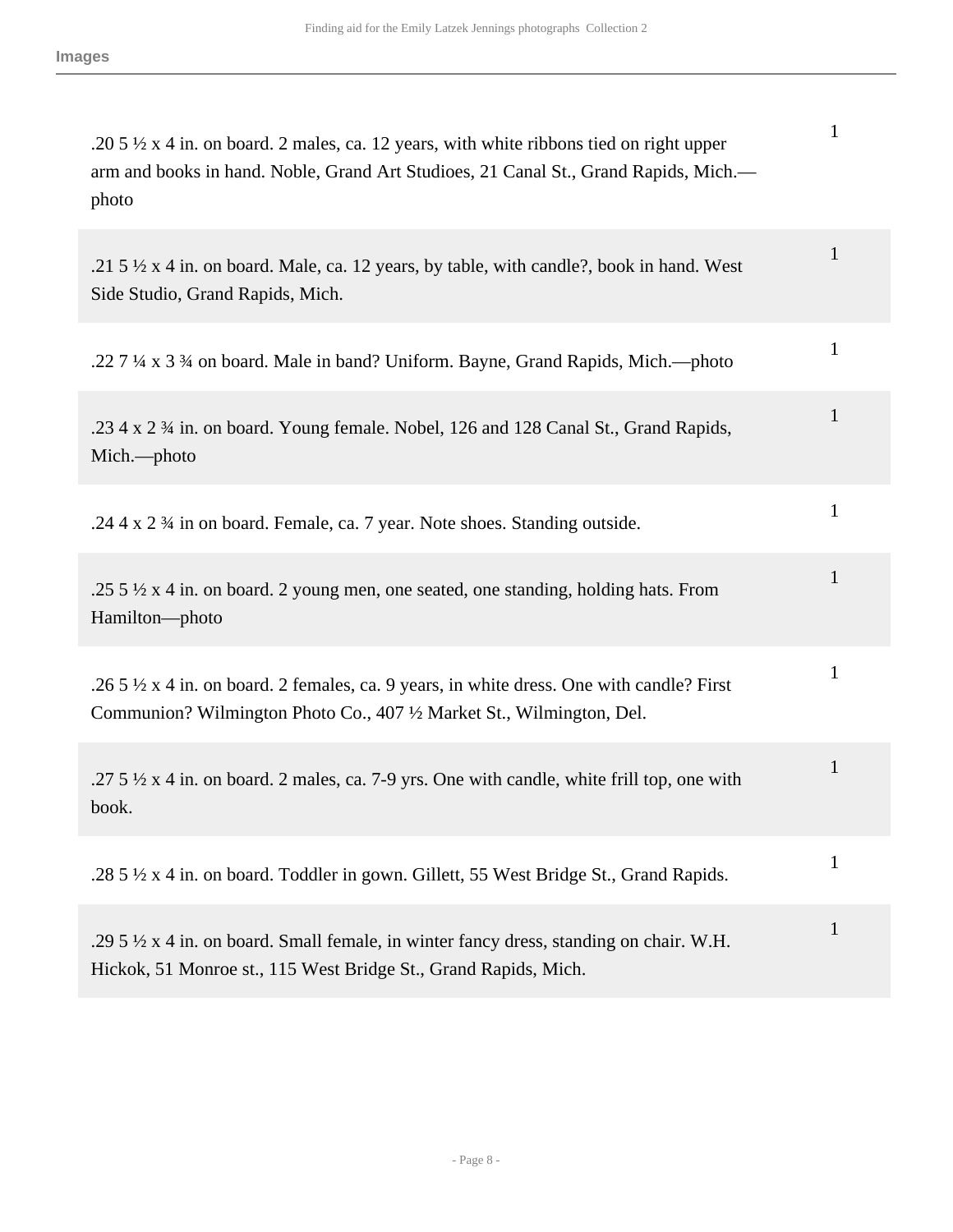| .30 6 x 4 in. in photo folder, with photo corners. A. Wejtkiewicz, 511 W. Bridge St.,<br>Grand Rapids, Mich. Male, ca. 7 yrs., with book and candle.                  | $\mathbf{1}$ |
|-----------------------------------------------------------------------------------------------------------------------------------------------------------------------|--------------|
| .31 5 ¼ x 3 ¼ in. on board. Young female, ca. 12 yrs. In white dress and vail, with book<br>and candle, by table.                                                     | $\mathbf{1}$ |
| .32 5 1/2 x 4 in. on board Wedding couple, bride seated. Nobel Art Galleries, Grand<br>Rapids, Mich. Pencil on back: Miss Wrzesniewski, Mr. Walszenski—best guess     | 1            |
| .33 $5\frac{1}{2}$ x 4 in. on board. Male, with hand in pants pocket, by table, with vase of flowers.<br>W.L. Stein, 452 Mitchell St., Milwaukee-photo                | 1            |
| .34 5 1/2 x 4 in. on board. 3 little girls. Gilbert, 122 Monroe St., Grand Rapids.                                                                                    | $\mathbf{1}$ |
| .35 $\frac{1}{2}$ x 5 in. on board in folder. Woman in long dress with locket, standing behind<br>chair.                                                              | $\mathbf{1}$ |
| .36 8 x 5 in. in folder, photo corners. Priest with glasses, portrait photo. Young & Carl,<br>Cincinnati-photo                                                        | 1            |
| .37 6 x 4 in. in folder, photo corners. Infant. Van Campen, Grand Rapids, Mich.---photo                                                                               | $\mathbf{1}$ |
| .38 6 $\frac{1}{2}$ x 4 $\frac{1}{2}$ in in folder, photo corners. Young woman, in fancy dress with hat, seated<br>on bench, with basket of flowers. Van Campen-photo | 1            |
| .39 5 1/2 x 3 in. on board. Nobel Art Galleries, G.R.—photo Female, ca. 12 yrs. With book<br>and candle on table, in white dress with veil.                           | 1            |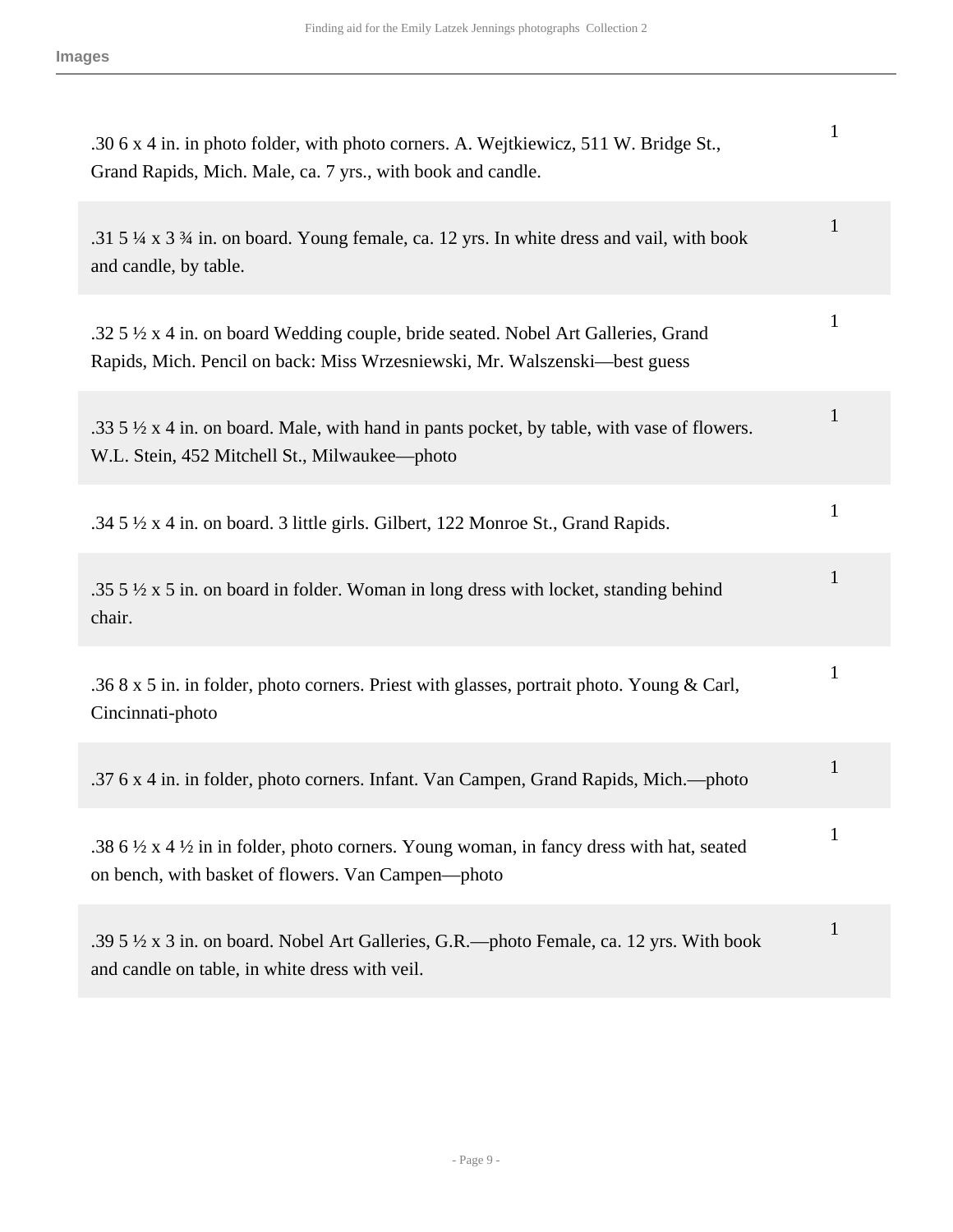| .40 5 $\frac{1}{2}$ x 4 in. on board. Young woman, with long chair, bow, high collared blouse.<br>Kosciuszko Photo Art company, 730 Milwaukee Ave., Chicago.            | 1            |
|-------------------------------------------------------------------------------------------------------------------------------------------------------------------------|--------------|
| .41 5 $\frac{1}{2}$ x 4 in. on board. Young fancy gentleman, with mustache. Young, 114 Canal<br>Street, G.R.-photo                                                      | 1            |
| .42 $5\frac{1}{2}$ x 4 in. on board. Male, ca. 12 yrs., with book and candle by table.                                                                                  | $\mathbf{1}$ |
| .43 5 $\frac{1}{2}$ x 4 in. on board. Male, ca. 14 yrs.?, in uniforms with rifles, with bayonets. S.<br>Rockwick & Co., 2250 River St., Detroit, Mi.                    | $\mathbf{1}$ |
| .44 $5\frac{1}{2}$ x 4 in. on board. Female, ca. 14 yrs. In white dress with veil, with book and<br>candle by table. Noble, 21 Canal St., Grand Rapids, Mich.           | 1            |
| .45 ca. 5 $\frac{3}{4}$ x 4 in. cardboard folder. Versluis Studio. Woman, in formal dress with<br>bouquet, in front of window with blinds.                              | 1            |
| .46 6 x 4 in. in cardboard folder. Seated male toddler. Faingold, G.R.--photo.                                                                                          | $\mathbf{1}$ |
| .47 $5\frac{1}{2}$ x 4 in. on board. Wedding couple. Smith, Saginaw, Mich.                                                                                              | $\mathbf{1}$ |
| .48 $5\frac{1}{2}$ x 4 in. on board. Female, ca. 4 yrs., with parasol, by settee. Hamilton, 79 Canal<br>$St., G.R.$ -photo                                              | 1            |
| .49 $5\frac{1}{2}$ x 4 in. on board. 2 females, ca. 12 yrs., in white dress, with veil, book and candle.<br>Wilmington Co., Photo, 407 1/2 Market St., Wilmington, Del. | $\mathbf{1}$ |
| .50 5 1/2 x 4 in. on board. Wedding couple. A. Wm. Brown, Gaylord, Mich.—photo                                                                                          | $\mathbf{1}$ |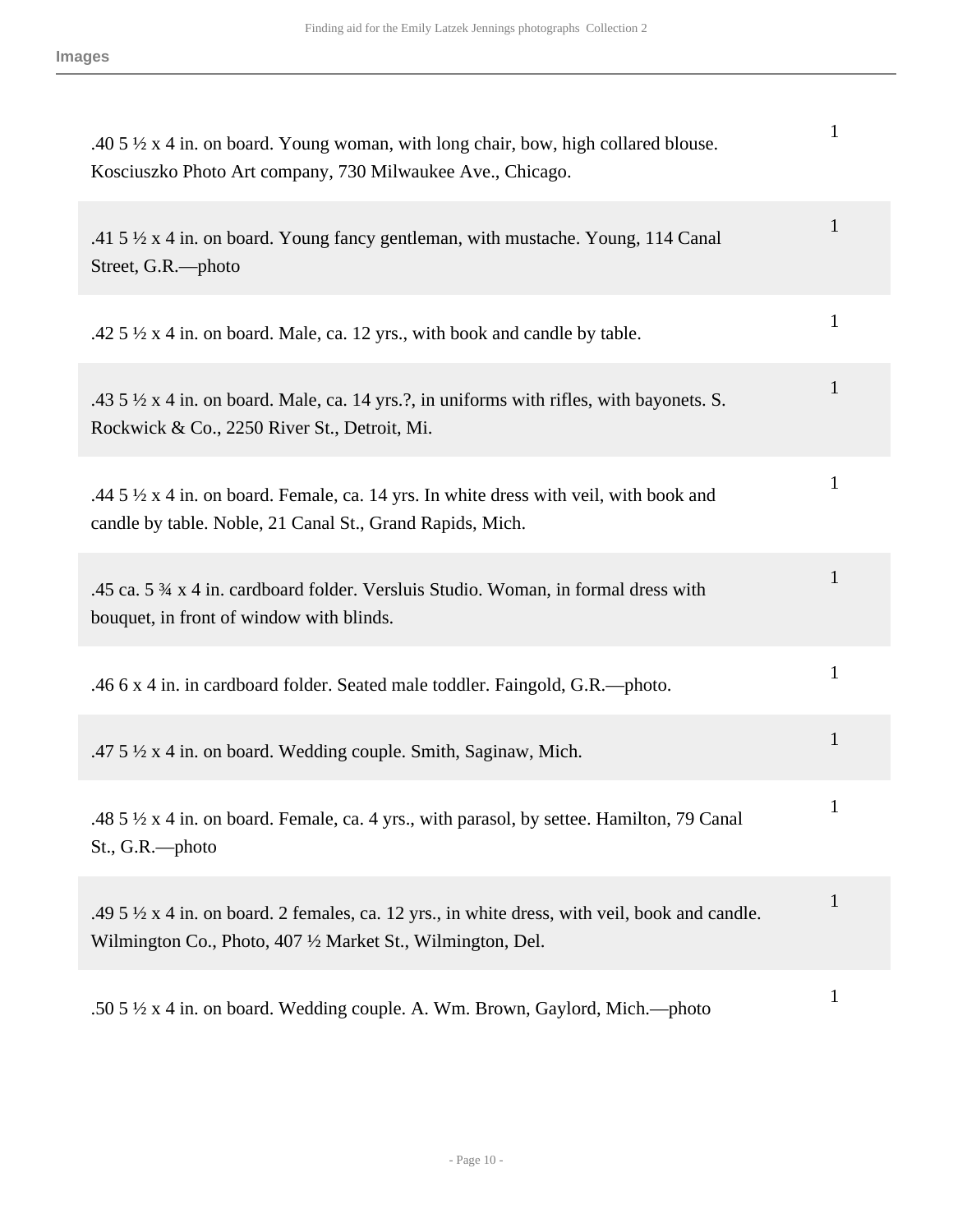| .51 5 1/2 x 4 in. on board. Toddler with basket of flowers. From the Art Studio of C.<br>Eisenhardt, 204 and 206 Randolph Street, Detroit, Mich. | 1            |
|--------------------------------------------------------------------------------------------------------------------------------------------------|--------------|
| .52 5 1/2 x 4 in. on board. 3 young women, each with flowers. Smith, 305 Genesee Ave,<br>Saginaw, E.S., Mich.                                    | 1            |
| .53 4 x 1 3/4 in on board. Boy, ca. 14 yrs. Seated. Wilmington Photo Co., 413 Market St.,<br>Wilmington, Del.                                    | $\mathbf{1}$ |
| .54 $4\frac{1}{2}x$ 4 in. on board. Priest?, seated, with violin.                                                                                | $\mathbf{1}$ |
| .55 $\frac{1}{2}$ x 5 in. on board. 2 boys, ca. 3 yrs and 7 yrs., near table, with candle.                                                       | 1            |
| .56 6 x 4 in. in folder, with photo corners. Portrait folder of woman, ca. 1930's. White<br>Studios.                                             | 1            |
| .57 5 1/2 x 4 in. on board. Boy, ca. 5 yrs. By table. Young, 114 Canal St., G.R.--photo.                                                         | $\mathbf{1}$ |
| .58 5 $\frac{1}{2}$ x 4 in. on board. Portrait photo of young woman.                                                                             | $\mathbf{1}$ |
| .59 5 $\frac{1}{2}$ x 4 in. on board. Young gift in white dress with veil, holding book. Nobel, 21<br>Canal St., G.R.-photo                      | 1            |
| .60 5 $\frac{1}{2}$ x 4 in. on board. Portrait photo of woman. Quatermass & Co., 53 Monroe Ave.,<br>Detroit.                                     | $\mathbf{1}$ |
| .61 4 x 2 $\frac{1}{2}$ in. on board, in folder. Girl, ca. 8 years, with doll, in coat/hat, standing.<br>"Youngs   12"—pencil bottom right.      | 1            |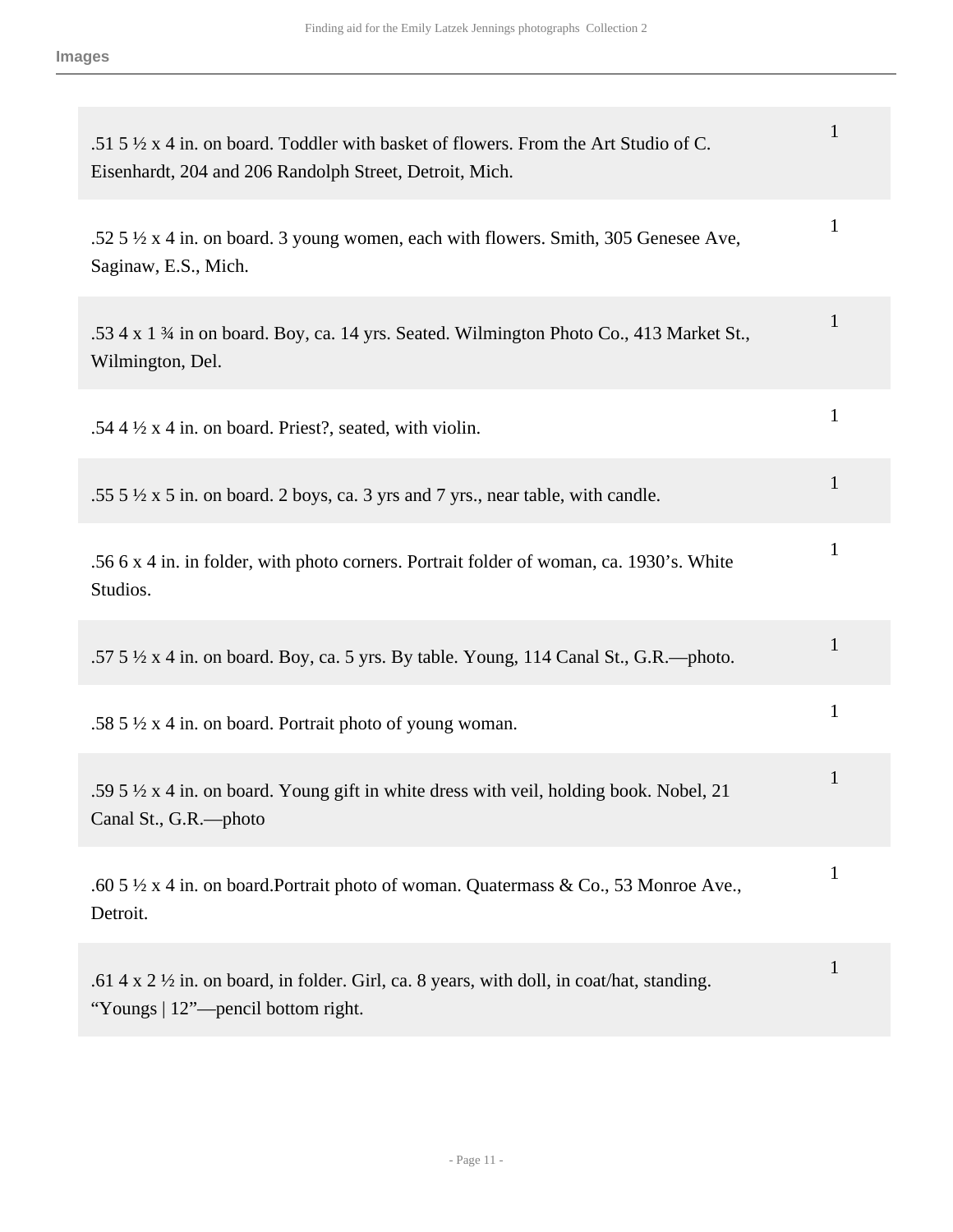| .62 4 x 2 $\frac{1}{2}$ in on board, in folder. Appears to be same girl as in .62, in dress, with cross.<br>"Youngs $ 12"$                                  | $\mathbf{1}$ |
|-------------------------------------------------------------------------------------------------------------------------------------------------------------|--------------|
| .63 $5\frac{1}{2}$ x 2 $\frac{3}{4}$ in. oval on board. Rev. K. Skory—pencil on verso. Man in clerical collar<br>with Napoleon type pose.                   | 1            |
| .64 5 $\frac{1}{2}$ x 1 $\frac{3}{4}$ in. in folder. "Martin" Boy, ca. Age 4, in velvet suit, with hand on rail.                                            | 1            |
| .65 5 x 3 1/2 in. oval on board. "Rev. J. Krokowski?, Sacred Heart Ch., Valley & Park<br>Ave."-verso. Bald man, seated.                                     | 1            |
| .66 $3\frac{1}{2}$ x 5 in. oval on board. Young Couple.                                                                                                     | 1            |
| .67 5 x 3 $\frac{1}{2}$ in oval on board. Portrait photo of woman with high collar. Damaged to board<br>bottom right. A.N. Sanborn, Wilmington, Del.--photo | 1            |
| .68 $5\frac{1}{2}$ x 4 in. on board. Girl, ca. 12 years, in white dress with veil, book and candle.                                                         | 1            |
| .69 $5\frac{1}{2}$ x 4 in. on board. Girl, ca. 10 years, in fancy coat and hat. Mack, 55 W. Bridge St.,<br>$G.R.$ -photo                                    | 1            |
| .70 5 $\frac{1}{2}$ x 4 in. on board. Girl, ca. 8 years, in white dress with veil, book and candle.                                                         | 1            |
| .71 3 $\frac{1}{2}$ x 2 $\frac{1}{2}$ in oval on board. Portrait photo of woman.                                                                            | 1            |
| .72 5 3⁄4 x 3 3⁄4 in. in folder. "Frans A. Dulak, Ph. G. 5/27/12"—cover opp. Photo. Bonnie<br>J. Brown, Lisbon Ave. and 38th St.                            | 1            |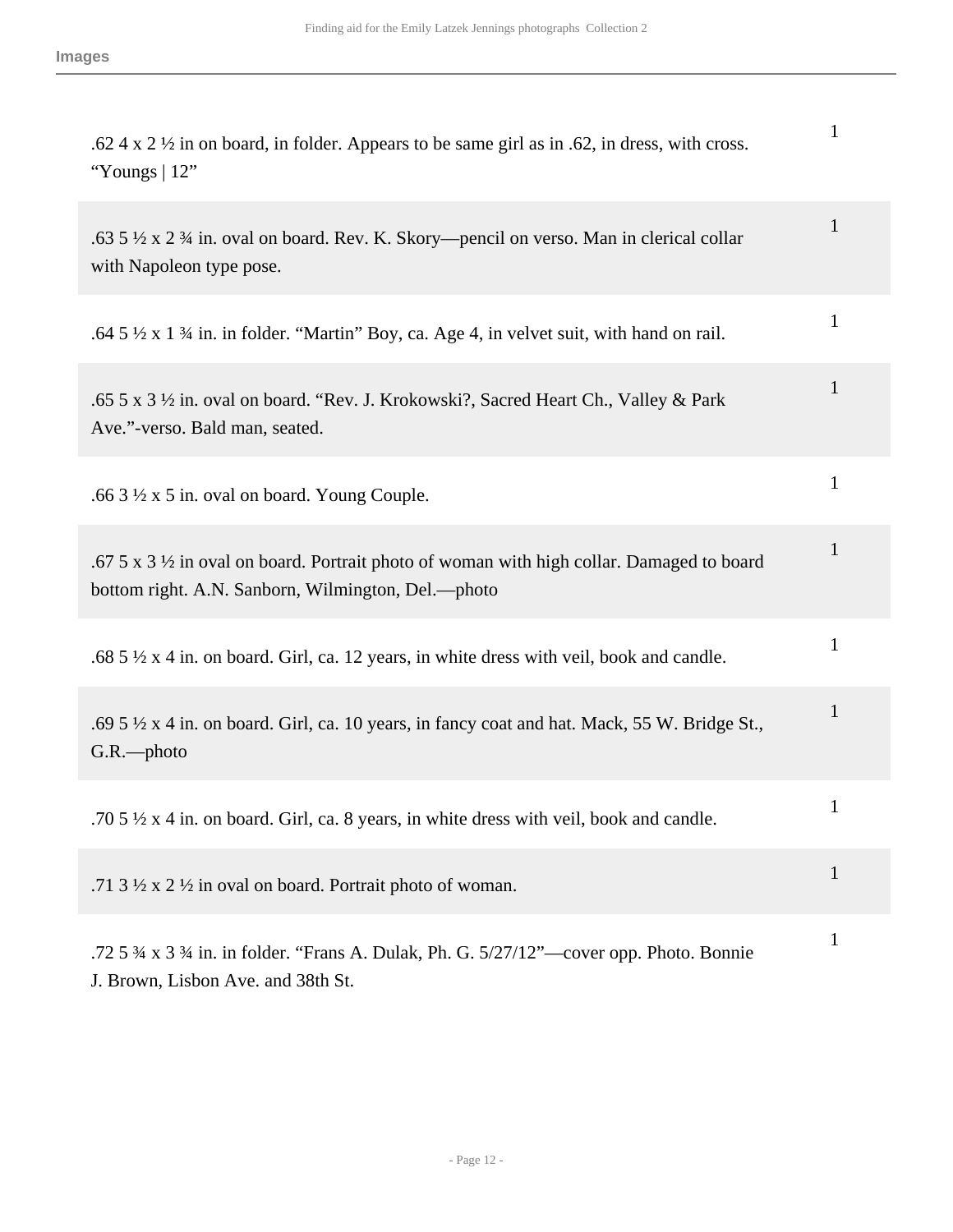| .73 5 1/2 x 4 in. on board in folder. Portrait folder of young man. Noble Studios, G.R.                                                                | 1            |
|--------------------------------------------------------------------------------------------------------------------------------------------------------|--------------|
| .74 5 x 3 1/2 oval on board. Portrait photo of priest.                                                                                                 | 1            |
| .75 5 1/2 x 4 in. on board. Woman in blouse and skirt, standing. P. Frankoid?, Montiooke,<br>Pa.                                                       | $\mathbf{1}$ |
| .76 $5\frac{1}{2}$ x 4 in. on board. Boy, ca. 7 years, with book, candle. "1910" on table in image.<br>Kosciuszko Studio Co., 73 Stocking St.          | $\mathbf{1}$ |
| .77 6 x 3 1/2 in on board. Woman, fancy dress and big hat, seated. "Van Campen"—bottom<br>right.                                                       | $\mathbf{1}$ |
| .78 Postcard photo. 5 $\frac{1}{2}$ x 3 $\frac{1}{2}$ in. 2 young women in fancy dress and hats. "Miss Mary.<br>From Mayme and Lillian."—message side. | $\mathbf{1}$ |
| .79 4 x 3 in. in folder with photo corners. Young man. "with love, Ed."—on photo. The<br>Stein Studio, 452 Mitchell St., Milwaukee.                    | 1            |
| .80 $5\frac{1}{2}$ x 4 in. Boy, ca. 12 yrs. In suit by table, with rosary.                                                                             | 1            |
| .81 5 1/2 x 4 in. Same boy, same time, seated. Both Kosciuszko Studio Co., 86 Stocking<br>St.                                                          |              |
| .82 4 $\frac{3}{4}$ x 6 $\frac{3}{4}$ in. Group photo, picnic                                                                                          | $\mathbf{1}$ |
| .83 6 ¼ x 2 ½ in. Highschool? Graduation, female, seated on bench. Jos. T. Child 245<br>Bridge St.-photo                                               | $\mathbf{1}$ |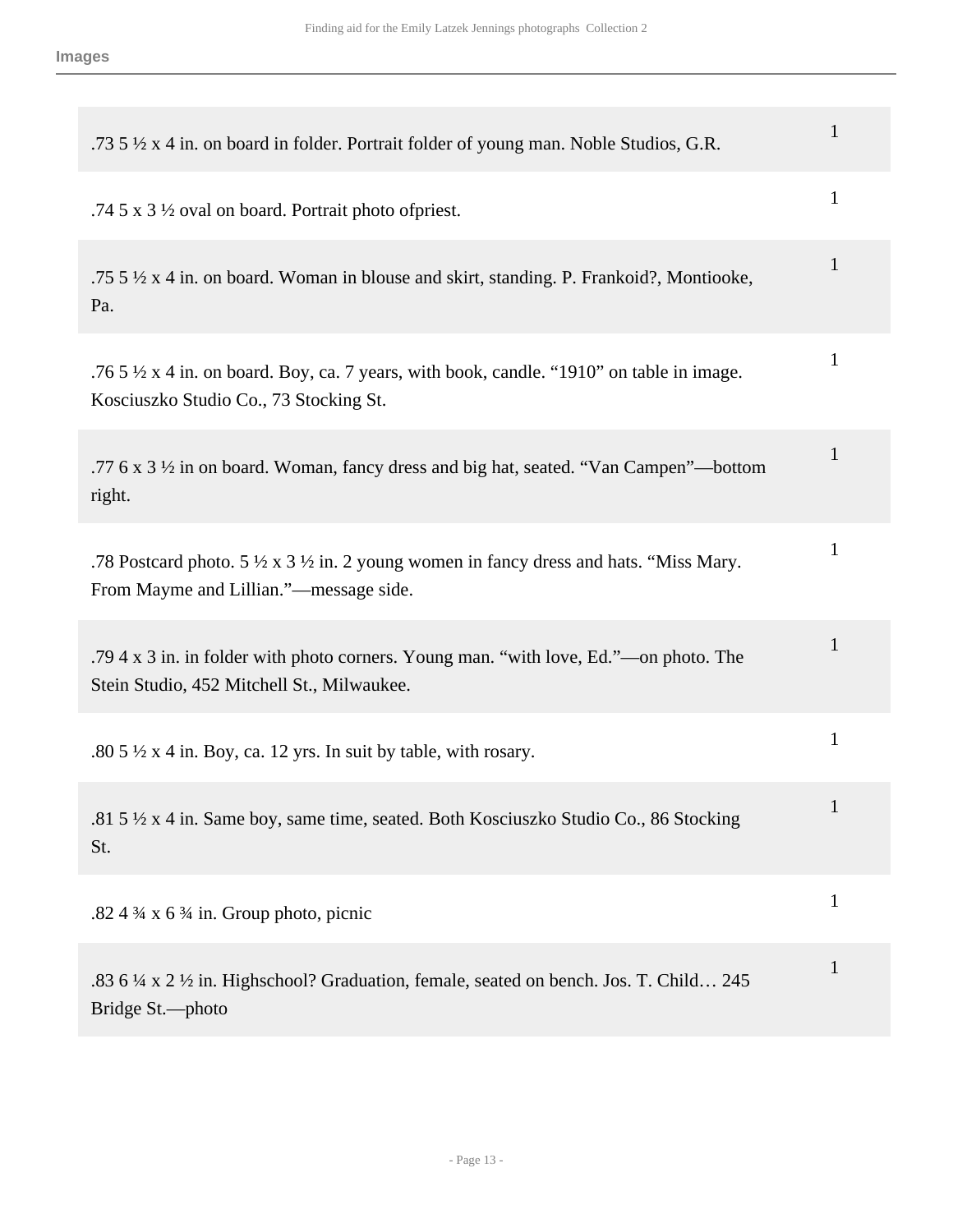| .84 5 1/2 x 4 in. on board. Wedding couple. Franks Studio, Bay City, Mich.                                                                                                                                                                                            | 1            |
|-----------------------------------------------------------------------------------------------------------------------------------------------------------------------------------------------------------------------------------------------------------------------|--------------|
| .85 $5\frac{1}{2}$ x 4 in. on board. Photo portrait of young woman in fancy dress. "Drago<br>Sagnow?"—red pencil at bottom.                                                                                                                                           | 1            |
| .86 5 $\frac{1}{2}$ x 4 in. on board. Priest, bald, standing by table. Smith's Studio, 305 Genesee St.,<br>Saginaw. Notes on verso "John Buchting"—may not related to image?                                                                                          | $\mathbf{1}$ |
| .87 $7\frac{1}{2}$ x 9 $\frac{3}{4}$ in. "Msgr. Skory Funeral—March 11, 1935. Shows large crowd outside<br>church as coffin is carried to hearse. "St. Adalbert's"—pencil on verso.                                                                                   | 1            |
| .88 $6\frac{1}{2}$ x 4 $\frac{3}{4}$ in. 2 couples? In fancy dress. From Hamilton.                                                                                                                                                                                    | 1            |
| .89 $5\frac{1}{2}$ x 4 in. on board. Small boy and large boy in suits, with candle. "My First<br>Communion"—embrossed in board. Pannebeckers?, ? Pa. Example of image migration,<br>showing woman's image, on verso, from another photo which once rested next to it. | $\mathbf{1}$ |
| .90 6 x 3 in. in folder. Photo portrait of young woman in low cut gown, with necklace.                                                                                                                                                                                | 1            |
| .91 $5\frac{1}{2}$ x 4 in. on board. 3 children, 2 on bench (girls?) boy standing. Hamilton, Canal<br>St., G.R.                                                                                                                                                       | 1            |
| .92 5 3⁄4 x 4 in. on board. Barefoot infant seated wearing cross, with brush. Edwin Jan. N.<br>Sempowski.—verso. Noble                                                                                                                                                | $\mathbf{1}$ |
| .93 5 ¼ x 2 ¼ in. oval on board. Noble, 21 Canal St.  Infant, seated, smiling.                                                                                                                                                                                        | 1            |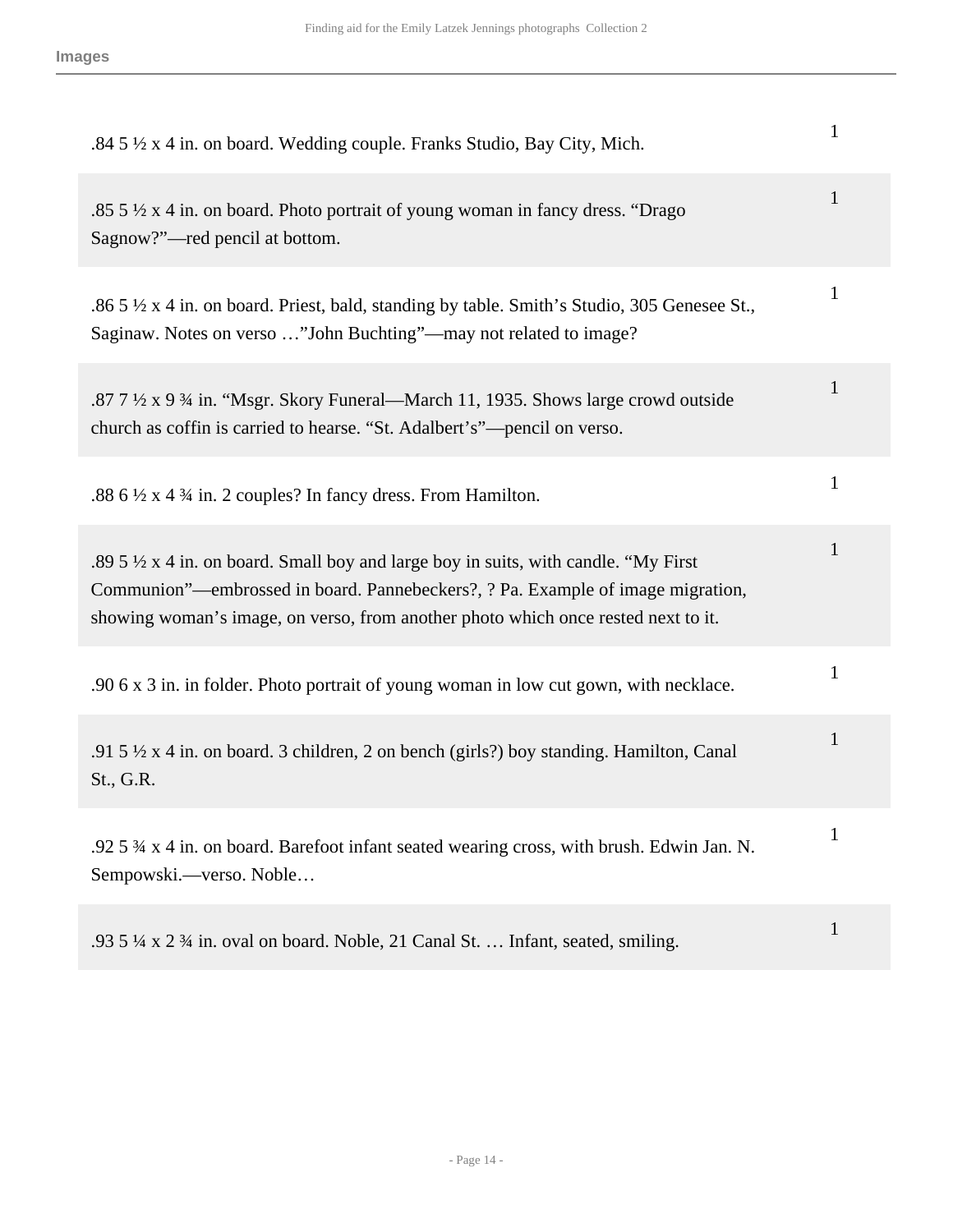| .94 $5\frac{1}{2}$ x 4 in. on board. Young girl, ca. 12 years, in white dress with veil, candle, book?<br>Noble Art Gallery, T.F. Noble, Prop.                            | $\mathbf{1}$ |
|---------------------------------------------------------------------------------------------------------------------------------------------------------------------------|--------------|
| .95 $5\frac{1}{2}$ x 4 in. on board. Young girl, ca. 12 years, in white dress with veil, candle. Noble,<br>21 Canal St.                                                   | $\mathbf 1$  |
| .96 $5\frac{1}{2}$ x 4 in. on board. Man in top coat leaning on fence in posed background. Gray,<br>1068 and 1070 Tremont St., Boston, Mass.                              | 1            |
| .97 4 x 3 in. on board. Girl and boy, ca. 3 and 5 years, House porch.                                                                                                     | 1            |
| .98 5 $\frac{1}{2}$ x 4 in. on board. Photo portrait of 2 women, with fading.                                                                                             | 1            |
| .99 $5\frac{1}{2}$ x 4 in. on board. Same Boy as in .80 and .81 above., ca. 12 yrs. In suit, seated by<br>table, with rosary                                              | $\mathbf{1}$ |
| .100 5 x 4 in. on board, with right corner missing. Exterior. Front of house. Woman on<br>porch in background, man seated left in rocker, man seated right on porch step. | 1            |
| .101 3 x 5 in. 3 girls, ca. 16 years, John Ball Park. "Doroth, Emma"—red on verso,<br>child's hand?                                                                       | 1            |
| .102 5 $\frac{1}{2}$ x 4 in. on board. Wedding couple. Verso: Gosnofsky?, 808 ? "2511"—blue<br>ink "Meyer"-bottom left                                                    | 1            |
| .103 5 $\frac{1}{2}$ x 4 in. on board. Young girl, ca. 16 years, in white dress with veil. Noble Art<br>Galleries. G.R.                                                   | 1            |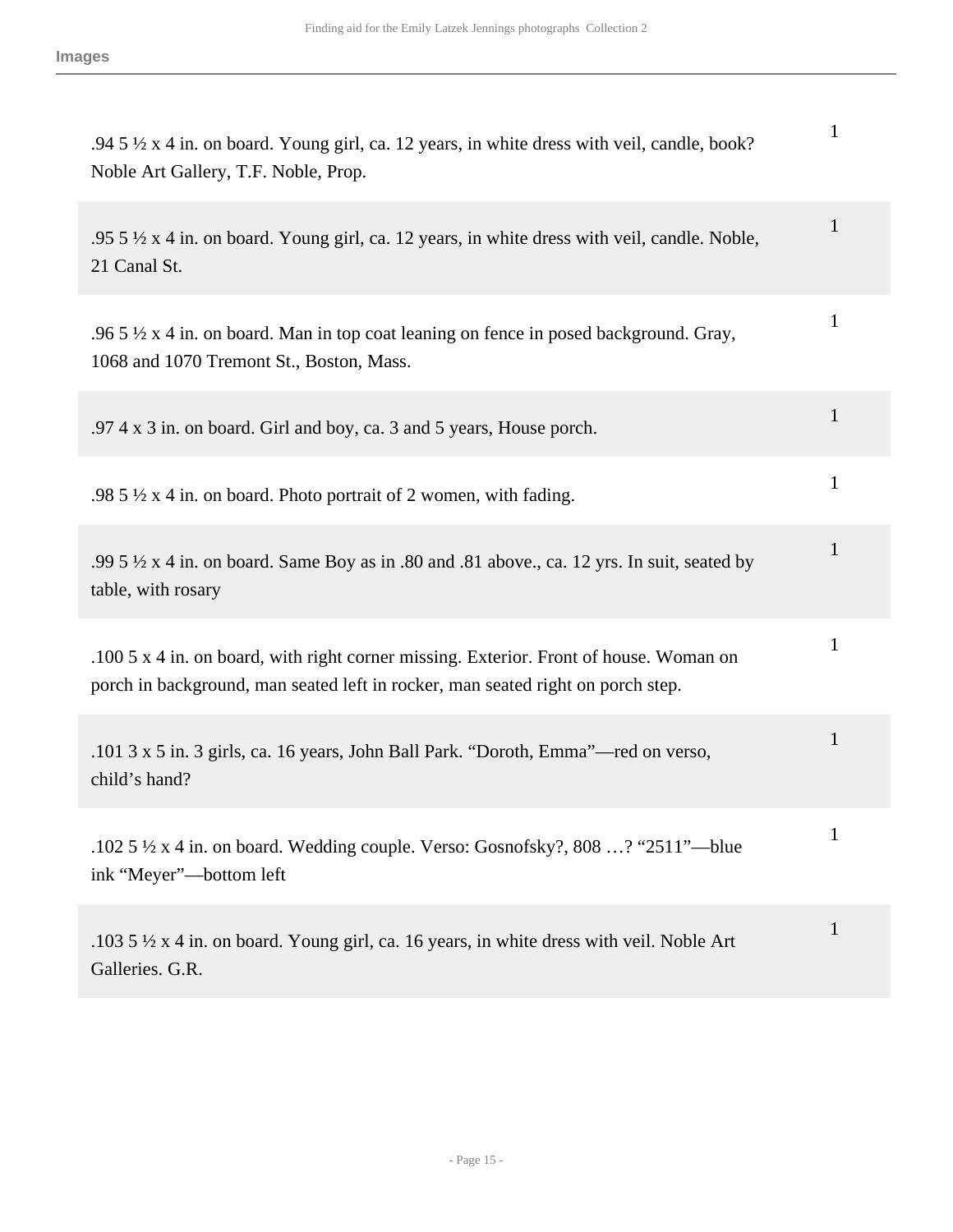| .104 5 $\frac{1}{2}$ x 4 in. on folder. Young lady, glasses, seated, in fancy dress with large hat, and<br>bouquet of flower.                                                                                                  | $\mathbf{1}$ |
|--------------------------------------------------------------------------------------------------------------------------------------------------------------------------------------------------------------------------------|--------------|
| .105 5 1/2 x 2 3/4 in. oval on board. Toddler, standing on settee. Noble Art Galleries, G.R.                                                                                                                                   | $\mathbf{1}$ |
| .106 5 x 3 $\frac{1}{2}$ in oval in folder. Young man seated. Image dark.                                                                                                                                                      | $\mathbf{1}$ |
| .107 $5\frac{1}{2}$ x 4 in. on board. 2 women.                                                                                                                                                                                 | $\mathbf 1$  |
| .108 $5 \times 3 \frac{1}{2}$ in. oval on board. Toddler, wrapped in shear cloth. Enterprise Studios, 55<br>West Bridge St.                                                                                                    | $\mathbf{1}$ |
| .109 Same as .99                                                                                                                                                                                                               | $\mathbf{1}$ |
| .110 6 $\frac{1}{2}$ x 4 $\frac{1}{2}$ in. in folder frame. Middle-aged male in suit. ca. 1930's.                                                                                                                              | $\mathbf{1}$ |
| .111 4 $\frac{1}{4}$ x 5 $\frac{1}{2}$ in. Photo card, ca. 1950's. Wedding couple in front of living room<br>fireplace. Generic note "Sincere thanks for your lovely Gift" Signed: Mr. and Mrs.<br><b>Stanley Szczerbowig?</b> | $\mathbf{1}$ |
| .112 8 3⁄4 x 5 3⁄4 in. in folder. Handsome blond young reverand. Klein, Milwaukee.                                                                                                                                             | $\mathbf{1}$ |
| .113 6 x 4 in. Colored photo portrait of woman, ca. 1930's White Studios.                                                                                                                                                      | $\mathbf{1}$ |
| .114 5 x 3 1/2 in. oval on board. Young man in suit with hand in pocket. Noble, 21 Canal<br>St.                                                                                                                                | 1            |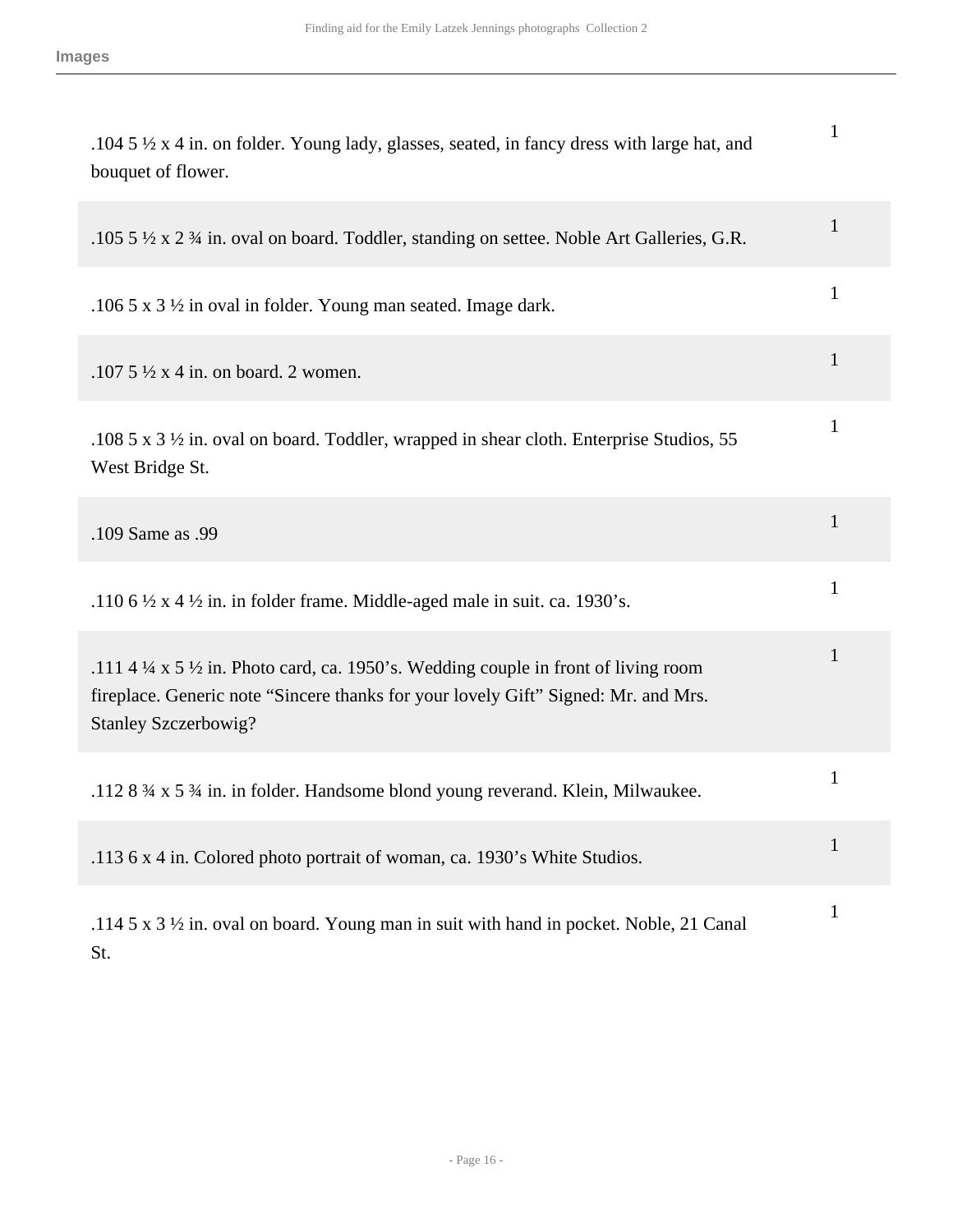| .115 5 $\frac{1}{2}$ x 4 in. in paint splattered folder. Young girl, ca. 6 years, in white dress with veil,<br>holding open book. Kosgiuszko Studio Co. 83 Stocking St. | $\mathbf{1}$ |
|-------------------------------------------------------------------------------------------------------------------------------------------------------------------------|--------------|
| .116 5 $\frac{1}{2}$ x 4 in. Girl, ca. 16 years, in white dress with veil, holding candle and book, near<br>table. Young, 114 Canal St., G.R.                           | $\mathbf{1}$ |
| .117 5 $\frac{1}{2}$ x 4 in. Boxer in short colored purple and boots. Quartermass & Co., Detroit.                                                                       | $\mathbf{1}$ |
| .118 5 x 3 in. in photo folder. Young couple, he seated, she in big hand standing with<br>right hand on his chair. A.N Sanborn, 404 Market St, Wilmington, Del.         | $\mathbf{1}$ |
| .119. 5 $\frac{1}{2}$ x 4 in. Young man, with left hand behind back.                                                                                                    | $\mathbf{1}$ |
| .120 5 x $3\frac{1}{2}$ in. oval on board. Toddler, seated, laughing.                                                                                                   | $\mathbf{1}$ |
| .121 5 $\frac{1}{2}$ x 4 $\frac{1}{2}$ in folder with photo corners. Young woman, in hat, silk? Dress, with<br>basket of flowers. Van Campen, G.R.                      | 1            |
| .122 5 x 3 1/2 in. oval on board. Young man, in suit. Verso: W.H. Hickok, Ground floor<br>Studio, 110? W. Bridge St., G.R.                                              | 1            |
| .123 5 1/2 x 4 in. on board. Older woman, seated. Verso stamp: Frankois Photo Studio<br>P. Frankois, 178 Market ST., Nanticoke, Pa.                                     | 1            |
| .124 6 ¼ x 4 ¼ in on board in folder. Young woman, seated, in glasses and large hat.<br>Roseland Studio, 10948 Michigan Ave., Chicago.                                  | 1            |
| .125 5 $\frac{1}{2}$ x 3 in. on board. Young woman, H.s.? graduation photo, holding diploma.                                                                            | $\mathbf{1}$ |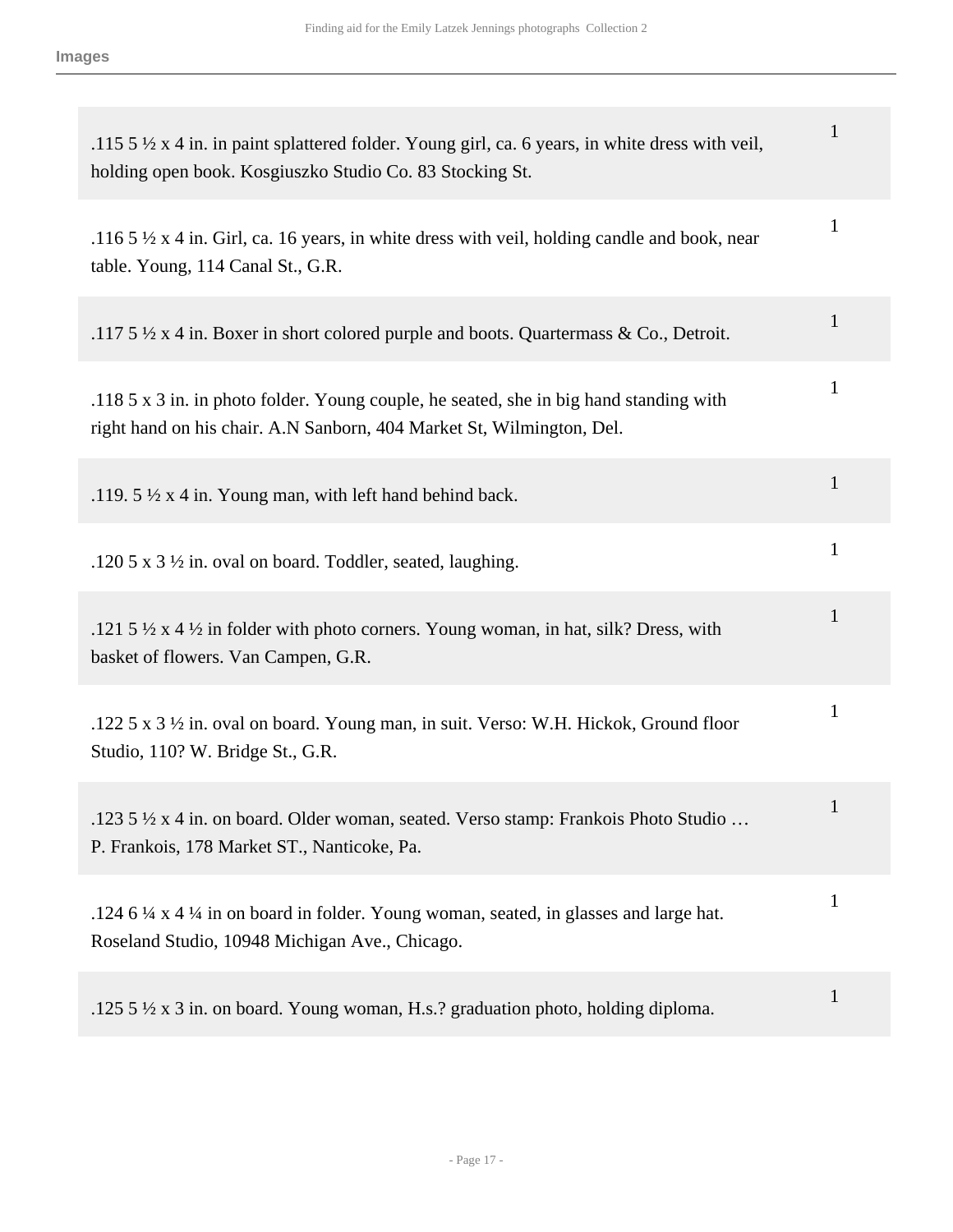| .126 5 1/2 x 3 in. in folder. Older woman in stripped dress. "Martin"—bottom right.                                                                                             | $\mathbf{1}$ |
|---------------------------------------------------------------------------------------------------------------------------------------------------------------------------------|--------------|
| .127 5 $\frac{1}{2}$ x 4 in. in folder, with photo corners. Older man with white hair, receding and<br>mustache, photo portrait. E.E. Martin, G.R.—photo.                       | $\mathbf{1}$ |
| .128 3 $\frac{1}{2}$ x 3 $\frac{1}{2}$ circular photo portrait of male. Swarthout, Ludington, 1900.                                                                             | $\mathbf{1}$ |
| .129 5 $\frac{1}{2}$ x 4 in. Wedding couple, she seated, he standing bald with mustache. Gumerman<br>& Gardner, 412 National Ave., Milwaukee.                                   | $\mathbf{1}$ |
| .130 5 x 3 1/2 in. Infant, seated in rattan chair. Verso: W.H. Hiokok, Ground Floor Studio                                                                                      | $\mathbf{1}$ |
| .131 3 $\frac{1}{2}$ x 2 $\frac{1}{2}$ in. oval image, 5 $\frac{1}{4}$ x 3 $\frac{1}{4}$ border. Woman in fancy hat and coat.                                                   | $\mathbf{1}$ |
| .132 4 x 5 $\frac{3}{4}$ in. 6 children, ca. 12 to infant.                                                                                                                      | $\mathbf{1}$ |
| .133 3 $\frac{1}{2}$ x 2 $\frac{1}{2}$ in. oval on board. Toddler in fancy coat and hat, seated on arm of chair,<br>looking sideways at camera. Arthur G. Gillette Studio  G.R. | $\mathbf{1}$ |
| .134 8 x 4 in. in folder. Young woman standing, H.S.? graduation. Banks Studio, 11409<br>Michigan Ave., Chicago.                                                                | $\mathbf{1}$ |
| .135 5 $\frac{1}{2}$ x 4 in. on board. Boy, ca. 10 years, with book in hand, by table with candle.<br>Enterprise Studios, 55 W. Bridge St.                                      | 1            |
| .136 5 3⁄4 x 4 in. on board. Wedding couple, standing. P. ? Nanticoke, Pa.—photo                                                                                                | $\mathbf{1}$ |